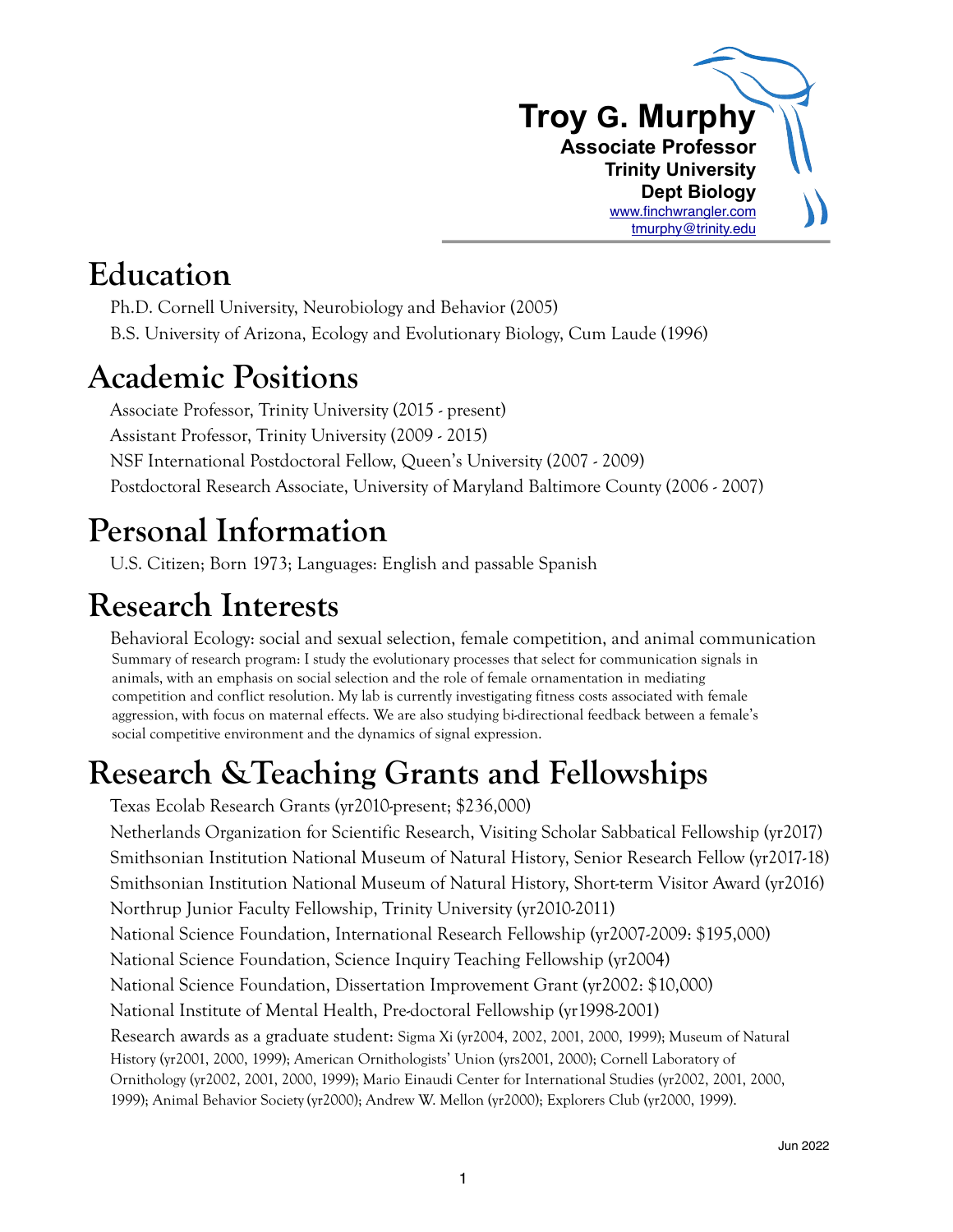### **Refereed Publications (\*student author)**

- van der Velde, M., Borger M. J.\*, Johnson L. E.\*, **Murphy T. G.**^, Komdeur J.^ (2022) No genetic evidence for parent-offspring relatedness in post-breeding social groups of Black-crested Titmouse (*Baeolophus atricristatus*). The Wilson Journal of Ornithology. 134: 19-26. ^*authors contributed equally*
- Borger M. J.\*, Johnson L. E.\*, Salazar N. O.\*, Dreghorn C. L.\*, Komdeur J.^, **Murphy T. G.**^ (2020) The influence of social-grouping on territorial defense behavior in the black-crested titmouse (*Baeolophus atricristatus*). Behavioral Ecology and Sociobiology 74:141. ^*authors contributed equally*
- Kiere L. M.^\*, **Murphy T. G.**^, García-Muñoz A.\*, Osorio-Beristain, M. (2019) Ritualized display of a leaf: A putative agonistic signal in both sexes of a tropical bird. Behavioural Processes 168:103954. ^authors contributed equally
- Queller P. S.\*, **Murphy T. G.** (2019) Painted Bunting (*Passerina ciris*) caught in the web of a giant lichen orb-weaver spider (*Araneus bicentenarius*). The Wilson Journal of Ornithology 131(1):191– 194, 2019.
- Queller P. S.\*, **Murphy T. G.** (2017) Seasonal variation in the utility of a status signaling system: plumage ornament predicts foraging success only during periods of high competition. PLoS ONE 12: e0185584.
- Tarvin K. A., Wong L. J.\*, Lumpkin C. D.\*, Schroeder G. M.\*, D'Andrea D.\*, Meade S.\*, Rivers P.\*, **Murphy T. G.** (2016). Dynamic status signal reflects outcome of social interactions, but not energetic stress. Frontiers in Ecology and Evolution 4:79.
- Simpson, R. K.\*, Johnson, M. A., **Murphy T. G.** (2015) Migration and the evolution of sexual dichromatism: evolutionary loss of female coloration with migration among wood-warblers. Proceedings of the Royal Society, B 282: 20150375.
- Lumpkin D. C.\*, **Murphy T. G.**, Tarvin K. A. (2014) Blood parasite infection differentially relates to carotenoid-based plumage and bill color in the American goldfinch. Ecology and Evolution 4: 3210–3217.
- **Murphy T. G.**, West J. A.\*, Pham T. T.\*, Cevallos L. M.\*, Simpson R. K.\*, Tarvin K. A. (2014) Same trait, different receiver response: Unlike females, male American goldfinches do not signal status with bill colour. Animal Behaviour 93: 121-127.
- Pham T. T.\*, Queller P. S.\*, Tarvin K. A., **Murphy T. G.** (2014) Honesty of a dynamic female aggressive status signal: baseline testosterone relates to bill color in female American goldfinches. Journal of Avian Biology 45: 22-28.
- Cook E. G.\*, **Murphy T. G.**, Johnson M. A. (2013) Colorful displays signal male quality in a tropical anole lizard. Naturwissenschaften 100: 993-996.
- Rosenthal M. F.\*, **Murphy T. G.**, Darling N., Tarvin K. A. (2012) Ornamental bill color rapidly signals changing condition. Journal of Avian Biology 43: 553-564.
- Tarvin K. A., **Murphy T. G.** (2012) It isn't always sexy when both are bright and shiny: considering alternatives to sexual selection in elaborate monomorphic species. Ibis 154: 439-443. (invited commentary)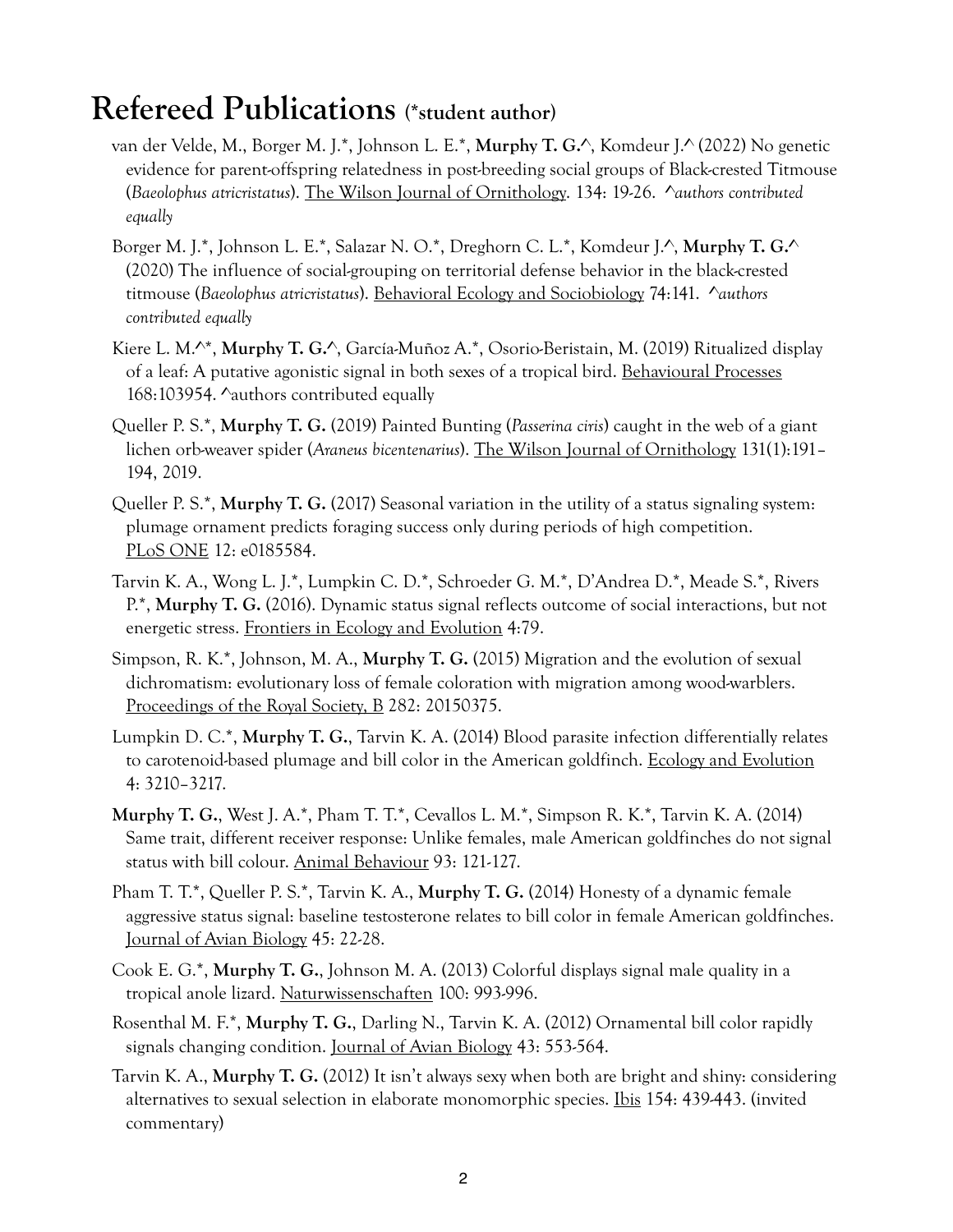- Kelly R. J.\*^, **Murphy T. G.**^, Tarvin K. A., and Burness G. (2012) Carotenoid-based ornaments of female and male American goldfinches (*Spinus tristis*) show sex-specific correlations with immune function and metabolic rate. Physiological and Biochemical Zoology 85: 348-363. ^*authors contributed equally*
- **Murphy T. G.**, Pham T. T.**\*** (2012) Condition and brightness of structural blue-green: motmot tailracket brightness is related to speed of feather growth in males, but not in females. Biological Journal of the Linnean Society 106: 673-681.
- Hall Z. J.\*, MacDougall-Shackleton S. A., Osorio-Beristain M., **Murphy T. G.** (2010) Male-bias in song-control system despite female-bias in song rate in the streak-backed oriole (*Icterus pustulatus*). Brain, Behavior and Evolution 76: 168-175.
- **Murphy T. G.**, Rohwer V. G.\*, Scholes E. (2010) Breeding biology and longevity of the Russetcrowned Motmot (*Momotus mexicanus*) in central Mexico. Journal of Field Ornithology 81: 13-16.
- **Murphy T. G.** (2010) Tail-racket removal increases hematocrit in male turquoise-browed motmots. Journal of Ornithology 151: 241-245.
- **Murphy T. G.**, Rosenthal M. F.\*, Montgomerie R., Tarvin K. A. (2009) Female American goldfinches use carotenoid-based bill coloration to signal status. Behavioral Ecology 20: 1348-1355.
- **Murphy T. G**., Hernández-Muciño D.\*, Osorio-Beristain M., Montgomerie R., Omland K. E. (2009) Carotenoid-based status signaling by females in the tropical streak-backed oriole. Behavioral Ecology 20: 1000-1006.
- Price J. J., Yunes-Jiménez L.**\***, Osorio-Beristain M., Omland K. E., **Murphy T. G.** (2008) Sex-role reversal in song? Females sing more frequently than males in the streak-backed oriole (*Icterus pustulatus*). Condor 110: 387-392.
- **Murphy T. G.** (2008) Lack of assortative mating for tail, phenotypic condition, or body-size in the elaborate monomorphic Turquoise-browed Motmot (*Eumomota superciliosa*). Auk 125: 11-19. (cover article).
- **Murphy T. G.** (2008) Display of an inedible prop as a signal of aggression? Adaptive significance of leaf-display by the turquoise-browed motmot, *Eumomota superciliosa*. Ethology 114: 16-21.
- Couri M. S., **Murphy T. G.**, Hoebeke E. R. (2007) *Philornis fasciventris* (Wulp) (Diptera: Muscidae): description of the male, larva and puparium, with notes on biology and host association. Neotropical Entomology 36: 889-893.
- **Murphy T. G.** (2007) Dishonest 'preemptive' pursuit-deterrent signal? Why the turquoise-browed motmot wags its tail before feeding nestlings. Animal Behaviour 73: 965-970.
- **Murphy T. G.** (2007) Racketed-tail of the male and female turquoise-browed motmot: male but not female tail length correlates with pairing success, performance, and reproductive success. Behavioral Ecology and Sociobiology 61: 911-918.
- **Murphy T. G.** (2007) Lack of melanized keratin and barbs that fall off: how the racketed tail of the turquoise-browed motmot *Eumomota superciliosa* is formed. Journal of Avian Biology 38: 139-143.
- **Murphy T. G.** (2006) Predator-elicited visual signal: why the turquoise-browed motmot wagdisplays its racketed tail. Behavioral Ecology 17: 547-553.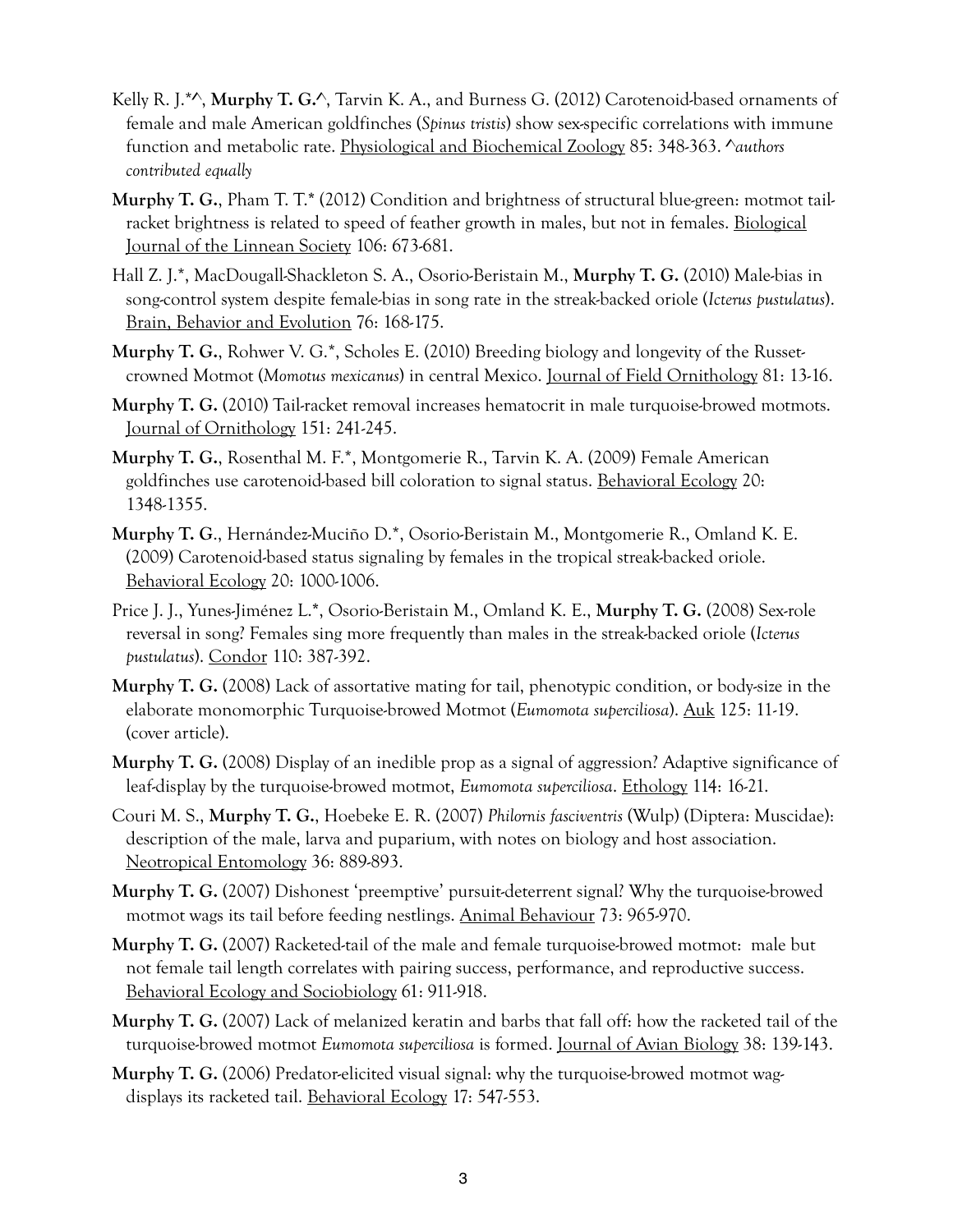Moran N. A., Kaplan M. E., Gelsey M. J., **Murphy T. G.**, Scholes E. (1999) Phylogenetics and evolution of the aphid genus *Uroleucon* based on mitochondrial and nuclear DNA sequences. Systematic Entomology 24: 85-93.

### **Papers Presented at Meetings (\*student author)**

- Liang, J.\*, **Murphy T. G.** (2022) Effect of microclimate on nest selection and nesting success in the black-crested titmouse. Texas Wildlife Society, Marble Falls, TX.
- Dykstra, M.\*, **Murphy T. G.** (2022) Doves slap the s\*\*t out of each other: Morphological analysis of weaponized wings. Texas Wildlife Society, Marble Falls, TX.
- **Murphy T. G.**, Korsten P., Birker M.\*, Marfull Castro R.\*, Komdeur J. (2019) Experimentally increasing perceived competition for nests reduces female reproductive performance and extrapair offspring. American Ornithological Society, Anchorage, AK.
- Marfull Castro R.\*, **Murphy T. G.**, Korsten P., Komdeur J. (2018) Probability of begging, but not its intensity, reflects offspring need, and parents feed accordingly. International Society of Behavioral Ecology, Minneapolis, MN.
- **Murphy T. G.**, Korsten P., Birker M.\*, Marfull Castro R.\*, Komdeur J. (2018) Aggressive females trade-off aggression with parental investment: female blue tits (*Cyanistes caeruleus)* suffer reproductive costs when they defend their nest. American Ornithological Society, Tucson, AZ.
- Freund D.R.\*, **Murphy T. G.** (2018) The effect of testosterone on dominance and status signaling in the female American goldfinch (*Spinus tristus*). Society for the Integrative and Comparative Biology, San Francisco, CA.
- **Murphy T. G.**, Tarvin K. A. (2017) He's a good dad unless she's a fighter: Male parental effort in American goldfinches reflects female expression of a socially-selected status signal. International Ethological Conference, Estoril, Portugal.
- Tarvin K. A., **Murphy T. G.** (2017) He's a good dad unless she's a fighter: Male parental effort in American goldfinches reflects female expression of a socially-selected status signal. American Ornithological Society, East Lansing, MI.
- Ivanov B. M., **Murphy T. G.**, Johnson M. A. (2017) Green Anoles, Brown Bodies: Does "loser Effect" Influence Dorsal Coloration In Lizards? Society for the Integrative and Comparative Biology, New Orleans, LA.
- **Murphy T. G.**, Queller P. S.\* (2016) Resource defense and facultative status signaling across fluctuating competitive social environments. International Society of Behavioral Ecology, Exeter, UK.
- Heppard J. M.\*, **Murphy T. G.** (2015) Female Siamese fighting fish (*Betta splendens*) modulate investment in aggression during contest-competition depending on resource value. Society for the Integrative and Comparative Biology, West Palm Beach, FL.
- Simpson R. K.\*, Johnson M. A., **Murphy T. G.** (2014) Migration and the evolution of sexual dichromatism: loss of female coloration is associated with migration distance in wood warblers. International Society of Behavioral Ecology, New York, NY.
- Tarvin K. A., **Murphy T. G.** (2014) Does bill color of female American goldfinches specifically signal social stress? Animal Behavior Society, Princeton, NJ.
- **Murphy T. G.**, Pham T. T.\*, Queller P. S.\*, Tarvin K. A. (2013) Honesty of a female aggressive status signal: baseline testosterone relates to bill color in female American goldfinches. Animal Behavior Society, Boulder, CO.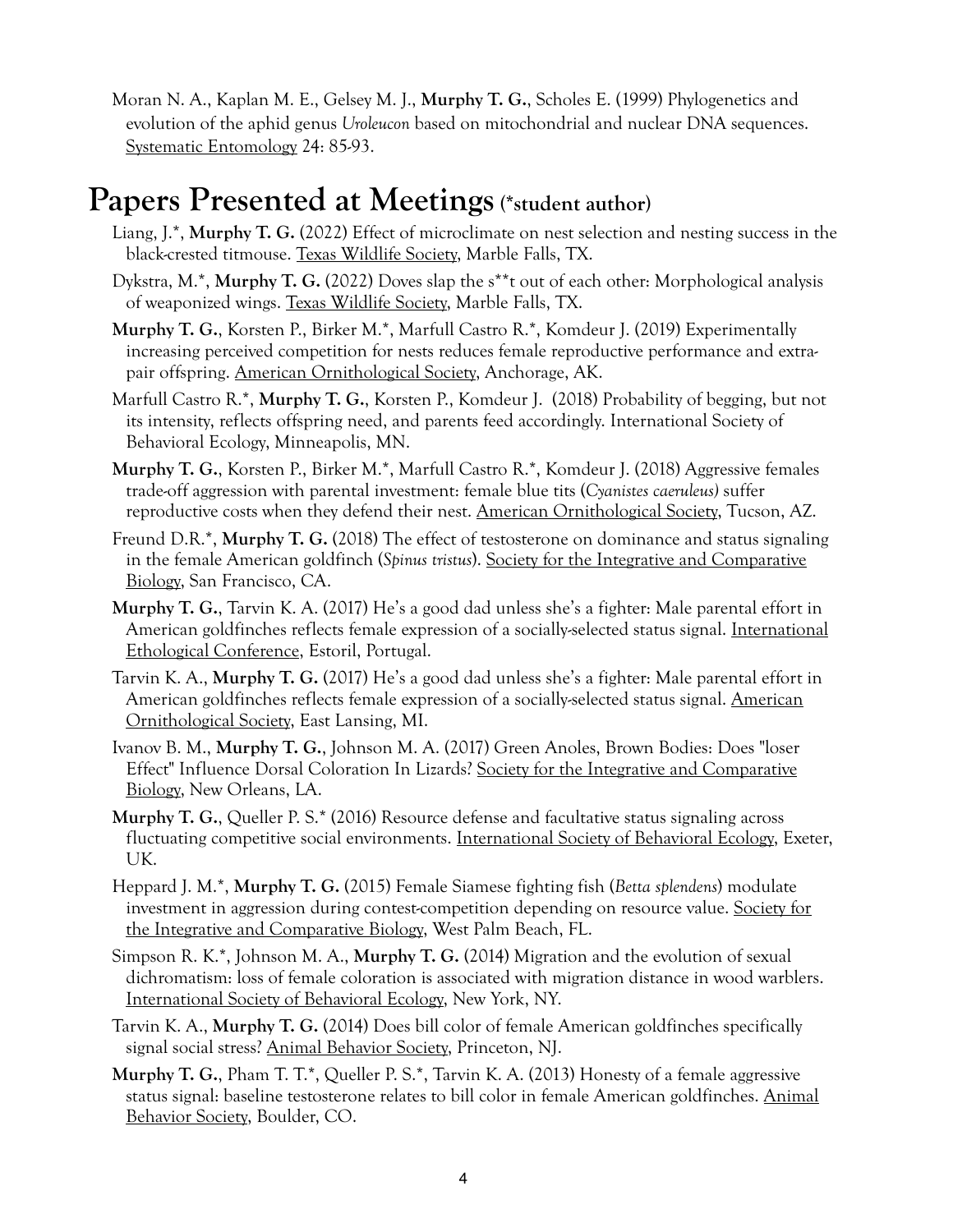- Mitts M. D.\*, **Murphy T. G.** (2013) Female ornamentation as an indicator of immune stress in the black-crested titmouse. Animal Behavior Society, Boulder, CO.
- Queller P. S.\*, **Murphy T. G.** (2013) Crest size, dominance, and space use in the black-crested titmouse. Animal Behavior Society, Boulder, CO.
- **Murphy T. G.,** Pham T. T.\*, Queller P. S.\*, Tarvin, K. A. (2013) Honesty of a female status signal and physiological investment into aggression: baseline testosterone and bill color in female American goldfinches (*Spinus tristis*). American Ornithologists' Union, Chicago, Il.
- Cook E. G.\*, Munoz M. M., Conover A. E., Shields I. H.\*, Boronow K. E., **Murphy T. G.**, Johnson M.A. (2013) Is dewlap color an honest indicator of health in Anolis lizards? An analysis of population differences in body condition and parasite load. Society for the Integrative and Comparative Biology, San Francisco, CA.
- Cook E. G.\*, Munoz M. M., Conover A. E., Shields I. H.\*, Boronow K. E., **Murphy T. G.**, Johnson M.A. (2012) Does display coloration indicate lizard health? An investigation of differences in body condition, parasite load, and dewlap color in different populations of Caribbean Anolis lizards. Texas Herpetological Society, Austin, TX.
- **Murphy T. G.**, Pham T. P.\* (2012) Condition and brightness of structural blue-green: motmot tailracket brightness is related to speed of feather growth in males, but not in females. North American Ornithological Council, Vancouver, Canada.
- Tarvin, K. A., Revells C. E.\*, Beresin G. A.\*, **Murphy T. G.** (2012) Hatching asynchrony occurs independent of the onset of incubation in American goldfinches. North American Ornithological Council, Vancouver, Canada.
- Cook E. G.\*, **Murphy T. G.**, Johnson M.A. (2012) Highly-parasitized Caribbean lizards (Anolis brevirostris) exhibit less colorful, less frequent social displays. Society for the Integrative and Comparative Biology, Charleston, SC.
- West, J. A.\*,**Murphy T. G.** (2012) No evidence of female eavesdropping, but females associate with winners. Society for the Integrative and Comparative Biology, Charleston, SC.
- **Murphy T. G.**, West, J. A.\*, Pham, T. P.\*, Tarvin, K. A. (2011) Same trait, different signals: female goldfinches signal status with bill color, but males do not. International Ethological Conference and Animal Behavior Society, Bloomington, IN.
- Simpson, R. K.\*, **Murphy T. G.** (2011) The loss of female ornamentation: does the cost of migration favor sexual dichromatism in warblers? International Ethological Conference and Animal Behavior Society, Bloomington, IN.
- Tarvin K. A., Rosenthal M. F.\*, **Murphy T. G.** (2011) Variation in a dynamic signal is related to initial trait value in American goldfinches. American Ornithologists' Union, Jacksonville, FL.
- Hall Z. J.\*, MacDougall-Shackleton S. A., Osorio-Beristain M., **Murphy T.G.** (2010) Male-biased sex differences in song-control brain regions of a songbird with female-biased singing. Society for Behavioural Neuroendocrinology, Toronto, Ontario.
- **Murphy T. G.**, Hernández-Muciño D.\*, Osorio-Beristain M. (2010) Female status signaling in a tropical elaborate monomorphic oriole. Southwest Association of Naturalists, Junction, TX.
- **Murphy T. G.**, Pham T. T. (2010) Sexual dichromatism of tail color in the elaborate monomorphic turquoise-browed motmot. <u>Southwest Association of Naturalists</u>, Junction, TX.
- **Murphy T. G.**, Rosenthal M. F.\*, Montgomerie R., Tarvin K. A. (2010) Female American goldfinches use carotenoid-based bill coloration to signal status American Ornithologists' Union, San Diego, CA.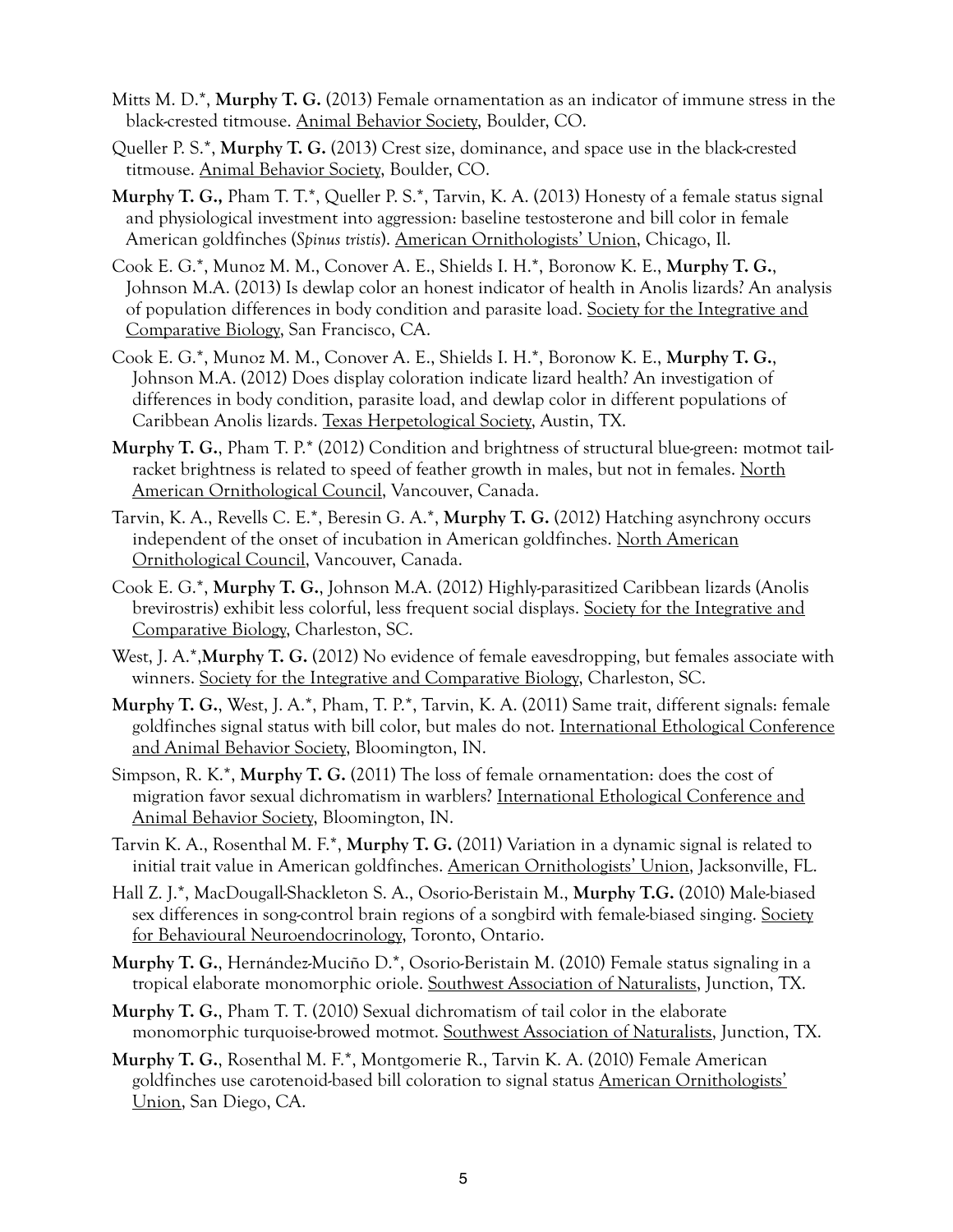- **Murphy T. G.**, Rosenthal M. F.\*, Montgomerie R., Tarvin K. A. (2009) Female status signaling via carotenoid-based bill coloration in the American goldfinch. Animal Behaviour Society, Pirenópolis, Brazil.
- Tarvin K. A., Bishop M. E.\*, Lauterbur M.E.\*, Russo L.\*, Rosenthal M.F.\*, **Murphy T. G.** (2009) Does ornamentation of female goldfinches increase male parental investment? Animal Behaviour Society, Pirenópolis, Brazil.
- Kelly R. J.\*, **Murphy T. G.**, Tarvin K. A., and Burness G. (2009) Does ornamentation of female American goldfinches signal immune function and metabolic rate? Canadian Society for Ecology and Evolution, Halifax, Nova Scotia.
- Rosenthal M. F.\*, **Murphy T. G.**, Tarvin K. A. (2009) Effects of acute immune response on American goldfinch bill color. Wilson Ornithological Society, Pittsburgh, PA.
- Wisebram, H\*. **Murphy T. G.**, Tarvin K. A. (2009) Effect of female bill color on male parental contribution in the American goldfinch. Wilson Ornithological Society, Pittsburgh, PA.
- Beresin G. A.\*, **Murphy T. G.**, Tarvin K. A. (2009) Onset of incubation is not the only mechanism controlling hatching synchronicity in American goldfinches. Wilson Ornithological Society, Pittsburgh, PA.
- Yunes-Jiménez L.\*, Osorio-Beristain M., **Murphy T. G.** (2008) Sexual differences in territorial behavior of the Streak-backed Oriole. Congreso Mexicano de Ecologia, Merida, Yucatan.
- **Murphy T. G.**, Osorio-Beristain M., Montgomerie R., Omland K. E. (2008) Female carotenoid based status signaling in a tropical elaborate-monomorphic oriole. International Society for Behavioral Ecology, Ithaca, NY.
- Tarvin K. A., **Murphy T. G.** (2008) Does bill color of female American goldfinches influence male parental investment? Animal Behaviour Society, Snowbird, UT.
- **Murphy T. G.**, Osorio-Beristain M., Montgomerie R., Omland K. E. (2008) Female carotenoid based status signaling in a tropical elaborate-monomorphic oriole. American Ornithologists' Union, Portland, OR.
- **Murphy T. G.** (2007) Display of an inedible prop as a signal of aggression? Adaptive significance of motmot's leaf-display. Society of Canadian Ornithologists, Lake Opinicon, Ontario.
- **Murphy T. G.** (2007) Wag of the motmot: honest signaling in one context, dishonest in another. Animal Behaviour Society, Burlington, VT.
- **Murphy T. G.** (2006) Predator-elicited visual signal: why the turquoise-browed motmot wagdisplays its racketed tail. North American Ornithological Council, Veracruz, Mexico.
- **Murphy T. G.** (2005) Motmots do not pluck their tail-wires. American Ornithologists' Union, Santa Barbara, CA.
- **Murphy T. G.** (2005) Combined effects of sexual and natural selection on the racketed-tail of the turquoise-browed motmot. Animal Behaviour Society, Snowbird, UT.
- **Murphy T. G.** (2004) Function of elaborate male and female plumage in the turquoise-browed motmot. American Ornithologists' Union, Quebec City, CA.
- **Murphy T. G.** (2004) Function of elaborate male and female plumage in the turquoise-browed motmot. Animal Behaviour Society, Oaxaca, Mexico.
- **Murphy T. G.** (2003) The function of elaborate male and female plumage in the turquoise-browed motmot. American Ornithologists' Union, Champaign Urbana, IL.
- **Murphy T. G.** (2003) Sexual ornamentation in the near-monomorphic turquoise-browed motmot. Animal Behaviour Society, Boise, ID.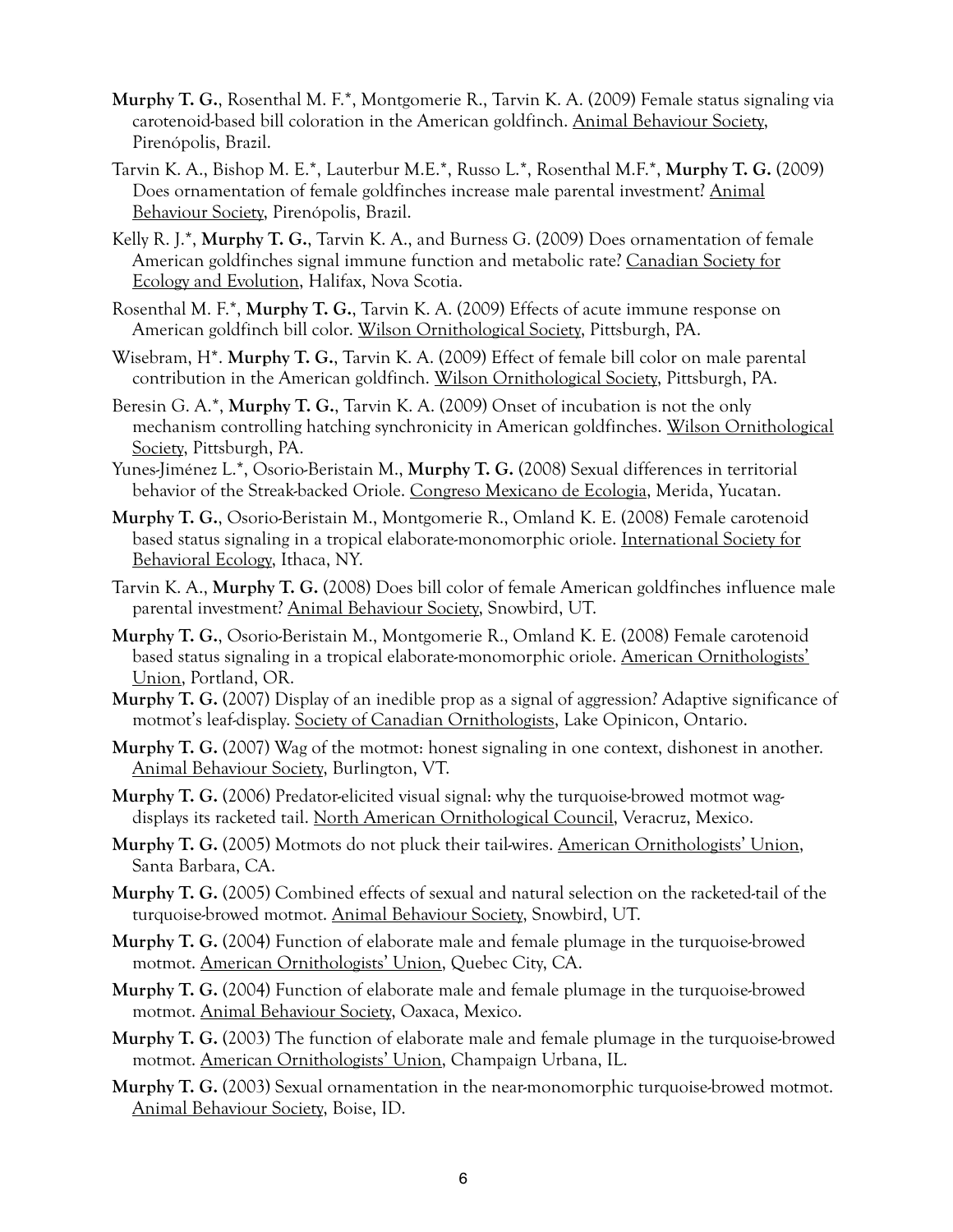## **Invited Presentations**

University of Texas Rio Grande Valley (2020) University of Groningen, Netherlands (2017) Texas State University, San Marcos, TX (2016) Western Ontario University, London Ontario, Canada (2015) Special session on color and communication, American Ornithologists' Union, Chicago, IL (2013) Texas State University, San Marcos, TX (2012) University of Oklahoma, Norman, OK (2011) University of Texas at Austin, Austin, TX (2011) Special session on animal coloration, Animal Behaviour Society, Pirenópolis, Brazil (2009) University of Colorado Colorado Springs, Colorado Springs, CO (2009) Trinity University, San Antonio, TX (2008) University of Windsor, Windsor, ON, Canada (2008) North Dakota State University, Fargo, ND (2008) Trent University, Peterborough, ON, Canada (2008) Queen's University, Kingston, ON, Canada (2007) Smithsonian National Zoological Park, Washington D.C. (2006) Universidad Autónoma del Estado Morelos, Mexico (2006) University of Maryland Baltimore County, Baltimore, MD (2006)

### **Professional Service**

#### **University Service**

Chair, Animal Research Committee (Institutional Animal Care and Use Committee, IACUC) (2013-present) Member, Environmental Studies Committee (2018-present) Member, Darwin Day Planning Committee (2009-2019) Member, Committee for the Assessment of Pathways Elements (2017-2018) Member, Information Technology Master Plan Committee (2015-2016) Member, Open Access Committee (2013-2016) Member, Research Integrity Committee (2014) Member, Animal Research Committee (IACUC) (2011-2013) Member, Beckman Scholar Committee (2011)

#### **Scientific-community Service**

Member, Scientific Program Committee for the American Ornithological Society & Society of Canadian Ornithologist virtual meeting (2021) Associate Editor, The Auk: Ornithological Advances, Ornithological Journal (2013-2020) Reviewing Editor, The Condor, Ornithological Journal (2011-2013) Panel Member, National Science Foundation (2014) Member, Nomination Committee, Animal Behaviour Society (2013) Member, Student&Postdoc Travel Awards Committee (2013, 2012, 2011, 2010, 2009) and Presentation Awards Committee (2012, 2010, 2006), American Ornithologists' Union Member, Student Research Awards Committee, Animal Behaviour Society (2012) Member, Student Presentation Awards Committee (2010), Southwest Naturalist Association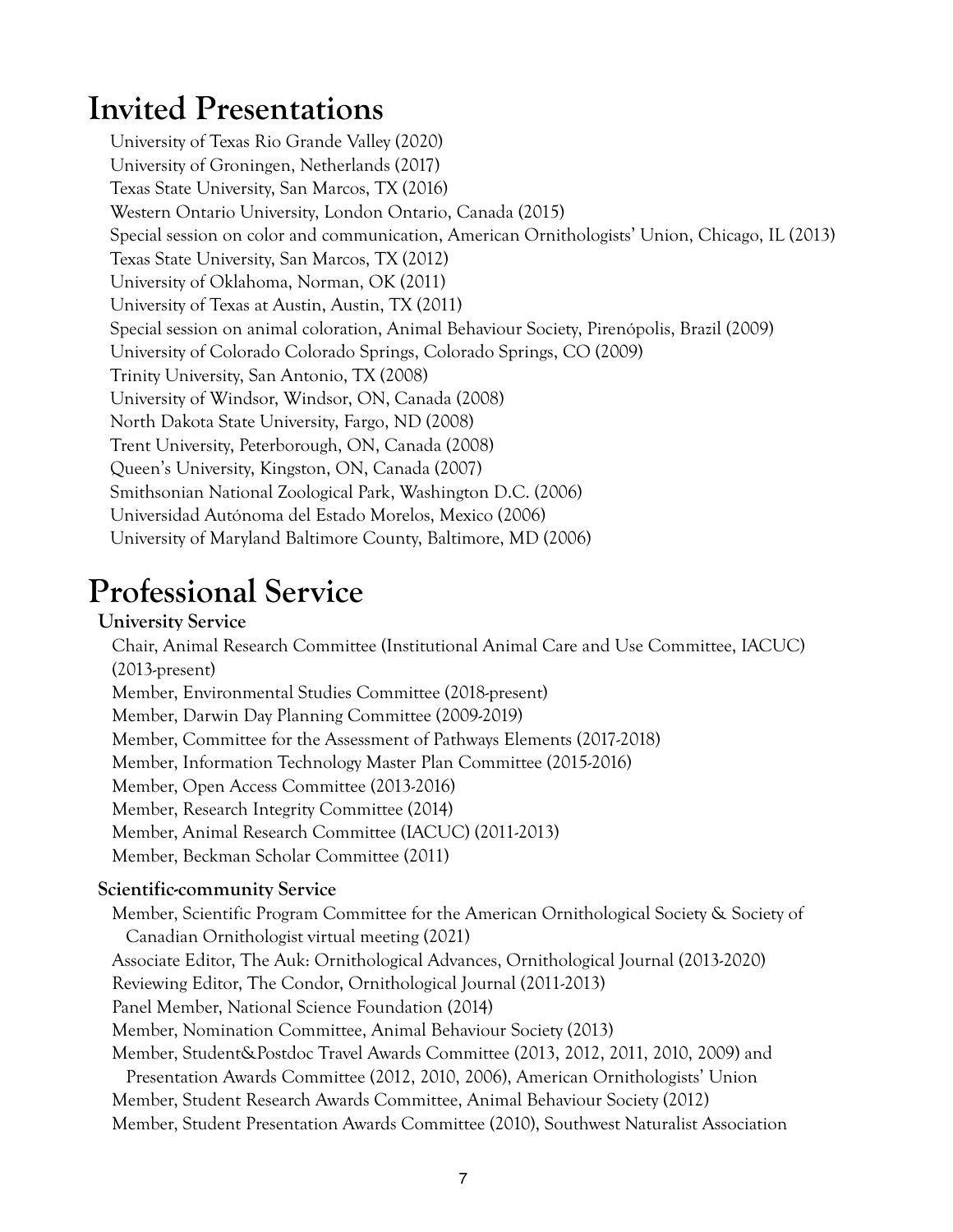Chair, Student Awards Committee, Society of Canadian Ornithologists (2007)

Teacher, Undergraduate Field Studies, Organization for Tropical Studies (OTS) (Fall & Spring, 2013)

Reader, Dissertation, Flinders University, Australia (2012)

Ad hoc review for: Animal Behaviour, Ardia, Auk, Behaviour, Behavioral Ecology, BMC Evolutionary Biology, Behavioral Ecology and Sociobiology, Behavioural Processes, Biology Letters, Biologia, Canadian Journal of Zoology, Condor, Current Biology, Current Zoology, Ethology, Florida Field Naturalist, Functional Ecology, Ibis, Journal of Avian Biology, Journal of Evolutionary Biology, Journal of Field Ornithology, Journal of Ornithology, Naturwissenschaften, Oikos, Physiological and Biochemical Zoology, Proceedings of the Royal Society - Biological Sciences, Wilson Journal of Ornithology

#### **Public Service and Outreach**

Science fair presentations: Queen's University Biological Station (most years 2007-2016).

Public lectures: Bexar Audubon Society (2013), Cibolo Nature Reserve (2012), San Antonio Audubon Society (2011), Queen's University Biological Station (2010, 2008), Kingston Field Naturalists (2009)

Instruct overnight field trip for grade school students with Trinity University Science Academy (2012, 2011, 2010)

Instruct hands on bird banding with high school and grade school students with the Purple Martin Research Center (2013, 2011)

Instruct high school and grade school science literacy (>15 classrooms visited). Guided teachers and students through hands-on hypothesis based research projects (2004-2005)

Participate in interdisciplinary courses to refine teaching skills: (i) Inquiry science outreach: teaching high school students to think by asking questions (2004); (ii) Writing in the majors: teaching logic through composition (2003)

Panel member for 'How to gain more interdisciplinary and outreach experience', offered through the Cornell University Graduate School (2004)

Keynote speaker at Yucatan Bird Festival (2004, 2003, 2002)

Instruct Mexican school children through projects on conservation, in collaboration

with Niños y Crias (NGO dedicated to conservation and education in Yucatan) (2001-2003)

Scientific advisor, interviewee, and co-producer of 30min video documentary: The Maya Keeper of Time: The Mysticism, Biology, and Conservation of the Turquoise-browed Motmot, which won the 2002 Mexican National Independent Film Award for 'best documentary' (2002). Instruct public lecture series on ornithology at Tijuana Estuarine state park, California (1995)

### **Teaching**

Experiential Learning in Ecology and Evolution (Spring semesters, 2018-present) Animal Behavior, Trinity University (Fall semesters, 2009-present) Introductory Biology Lab (Spring semesters, 2018-present) Darwinian Revolution (2019) Biology Senior Seminar (Occasional) Integrative Biology, Trinity University (Spring semesters, 2010-2015) Methods for Biological Problem Solving, Trinity University (Spring semesters, 2010-2015) Animal Communication, Queen's University (2008)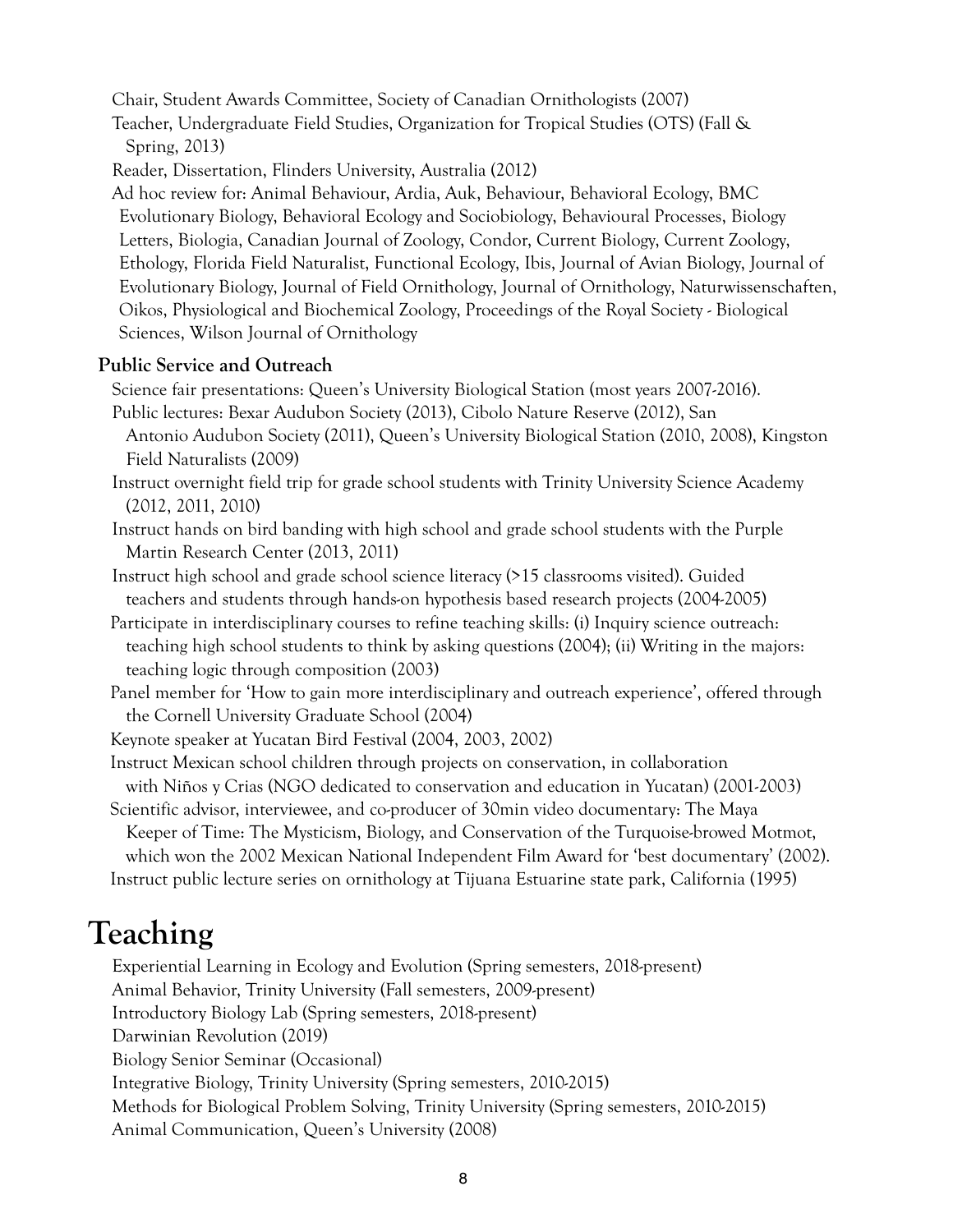Evolution of Animal Coloration (with R. Montgomerie), Queen's University (2007) Teaching while in graduate school: Advanced Topics in Animal Behavior, Cornell University (2003); Introduction to Biology, Cornell University (Graduate teaching assistant) (2002); Animal Behavior, Cornell University (Graduate teaching assistant) (2003, 2001, 1997)

## **Research Mentoring**

#### **Research Students Mentored at Trinity University**

Jordan West, Fall 2009 - graduation 2012 Tiffany Pham, Fall 2009 - graduation 2012 Natasha Kopecky, Spring 2010 - graduation 2012 Richard Simpson (honors thesis; co-supervised by David Ribble), Fall 2010 - graduation 2012 Ellee Cook (honors thesis; co-supervised by Michele Johnson), Spring 2011 - graduation 2013 Timothy Knoedler, Summer 2010 Aparna Gomes, Spring 2011 - Fall 2012 Lucy Cevallos, Summer 2011 - Spring 2012 Aaron Rosenblatt, Summer 2011 Gus Hoff , Spring 2011 Lindsey Breier, Fall 2011 - Fall 2012 Lee Wright, Spring 2012 Philip Queller (honors thesis), Fall 2011 - graduation 2014 Matthew Mitts, Spring 2012 - graduation 2015 Jessica Heppard (honors thesis), Spring 2013 - graduation 2015 Sophie Wardle, Fall 2012 - graduation 2015 Nathan King, Summer 2013 - graduation 2016 Elizabeth Walker, Summer 2015 Karina Bridges, Summer 2015 Connor Miller, Summer 2015 Megan Gillespie, Spring 2016 Daniel Freund (honors thesis), Spring 2015 - graduation 2018 Elizabeth Broussard, Fall 2015 - graduation 2018 Vladislav Chalenko, Fall 2015 - Spring 2018 Malcolm Conner, Summer 2016 - graduation 2018 Nathaly Salazar, Fall 2017 - graduation 2019 Cameron Dreghorn, Spring 2018 - graduation 2020 Lauren Johnson, Spring 2018 - 2020 Mikayla Greiner, Fall 2019 - 2020 Cornelius Duffie, Fall 2019 - 2021 Charlie Pippen, Summer 2018 - 2021 Caroline Harrison, Fall 2019 - 2021 Maia Dykstra, Spring 2019 - present Thomas Bates, Spring 2019 - 2020 Angela Allen, Spring 2021 Jamie Lang, Spring 2021 - present Aurora Schermbeck, Spring 2021 - present